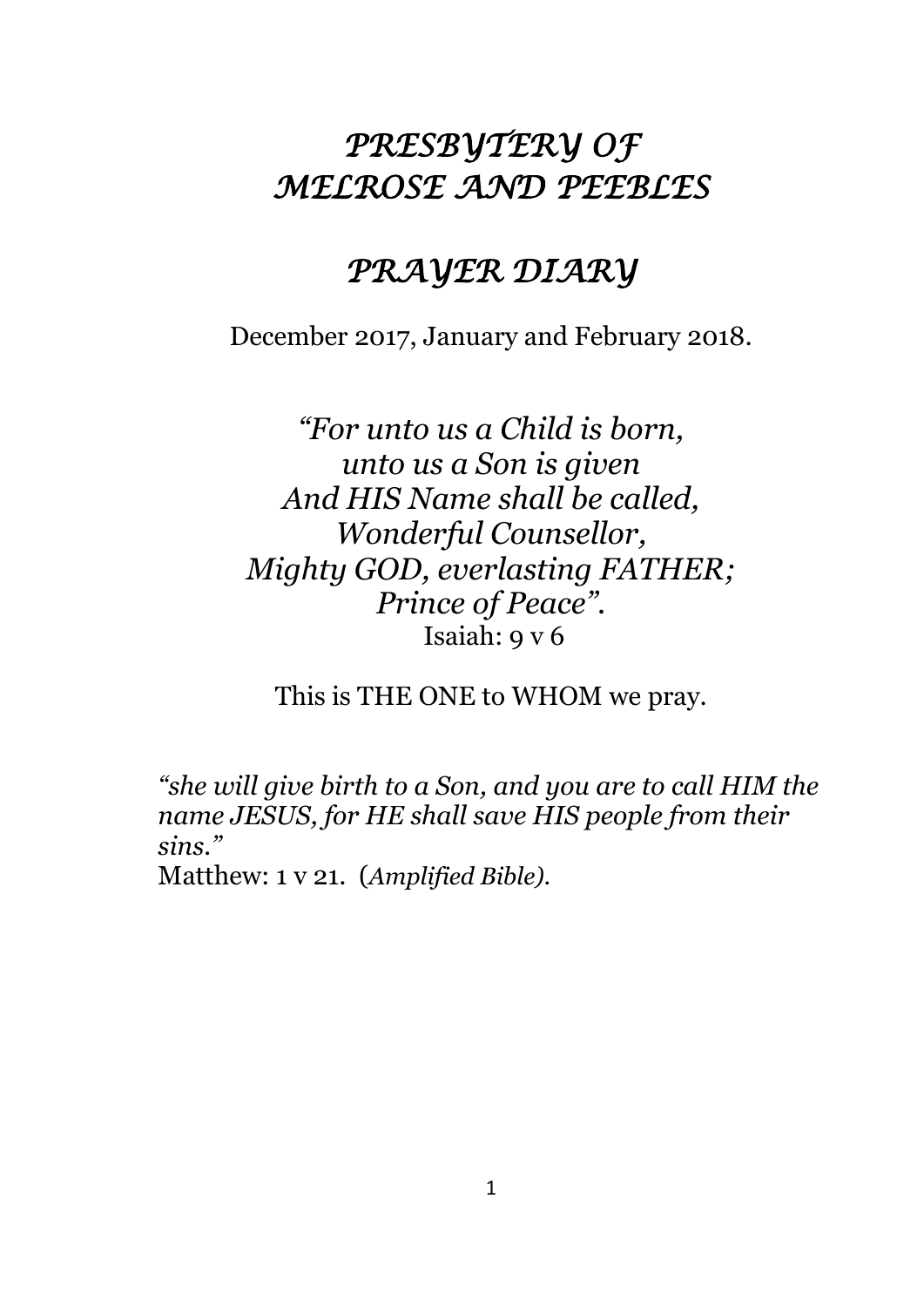In great love HE came to earth.

In great love HE lived on the earth for 33 years

In great love HE suffered and died on the earth,

For you And for me.

"Fear not for behold I bring you good tidings of great joy which shall be to all people. For unto you is born this day in the city of David a SAVIOUR WHO is CHRIST The LORD!"

Luke 2 vs 10, 11.

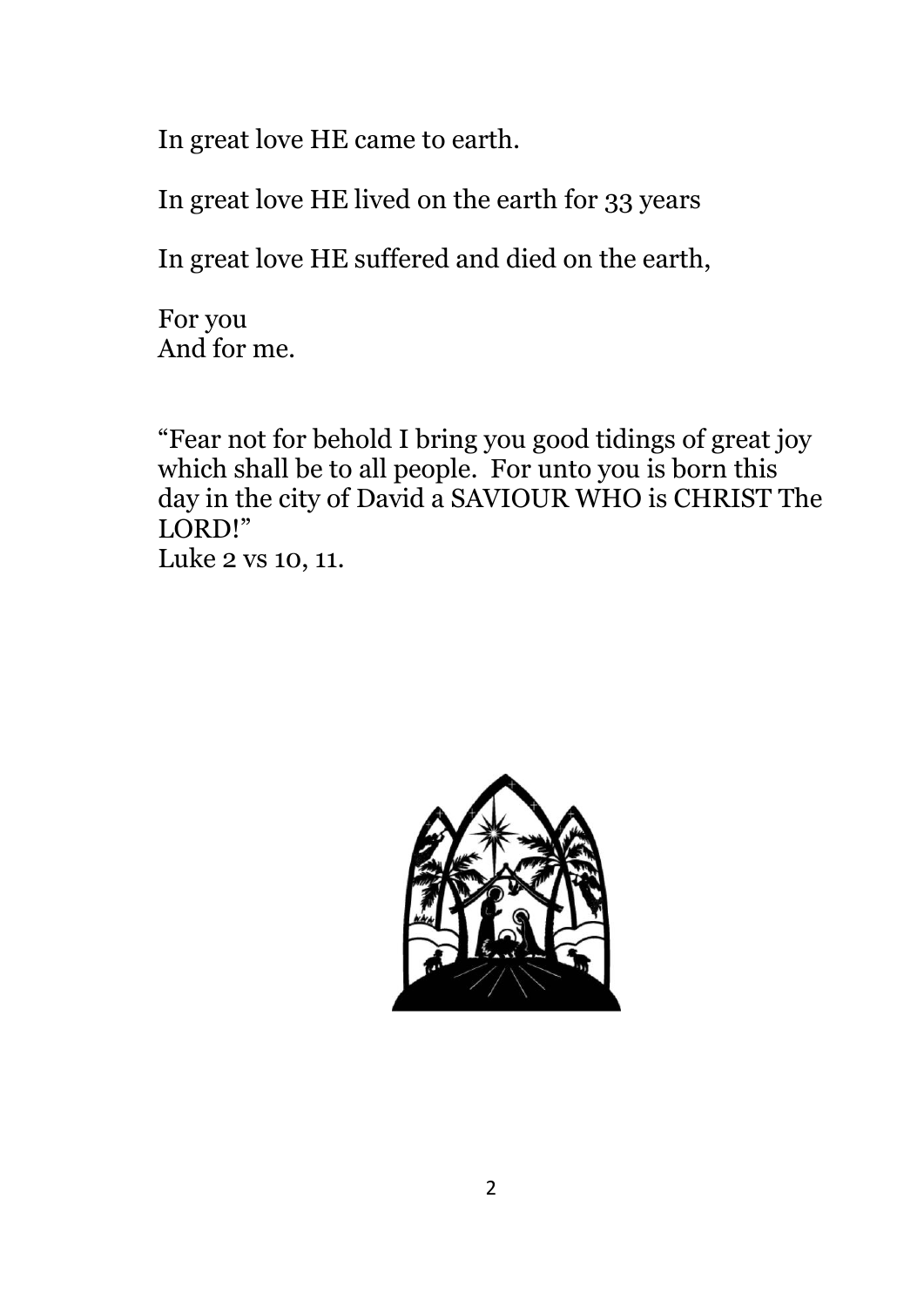## *Prayer requests from the Charges*

#### DECEMBER

"Mary said, 'Whatever HE says to you, do it…'" *John:2 v 5*



#### Rev. Rosemary Frew: **Bowden and Melrose**

Please give thanks for the relationships being built up between local churches in working together on Christmas invitations and Messy Church. Please pray for our first Messy Church and the developing of it in the New Year. Please pray for the building up of relationships with young families through school involvement, Family services and Messy Church.

Rev. Victoria Linford:

**Stow, St. Mary of Wedale and Heriot**

Please pray for the people of Stow who are in grief at this time, especially at this time of Advent

---------------

and Christmas.

Pray for Rev. Linford as she meets the pastoral needs at this time.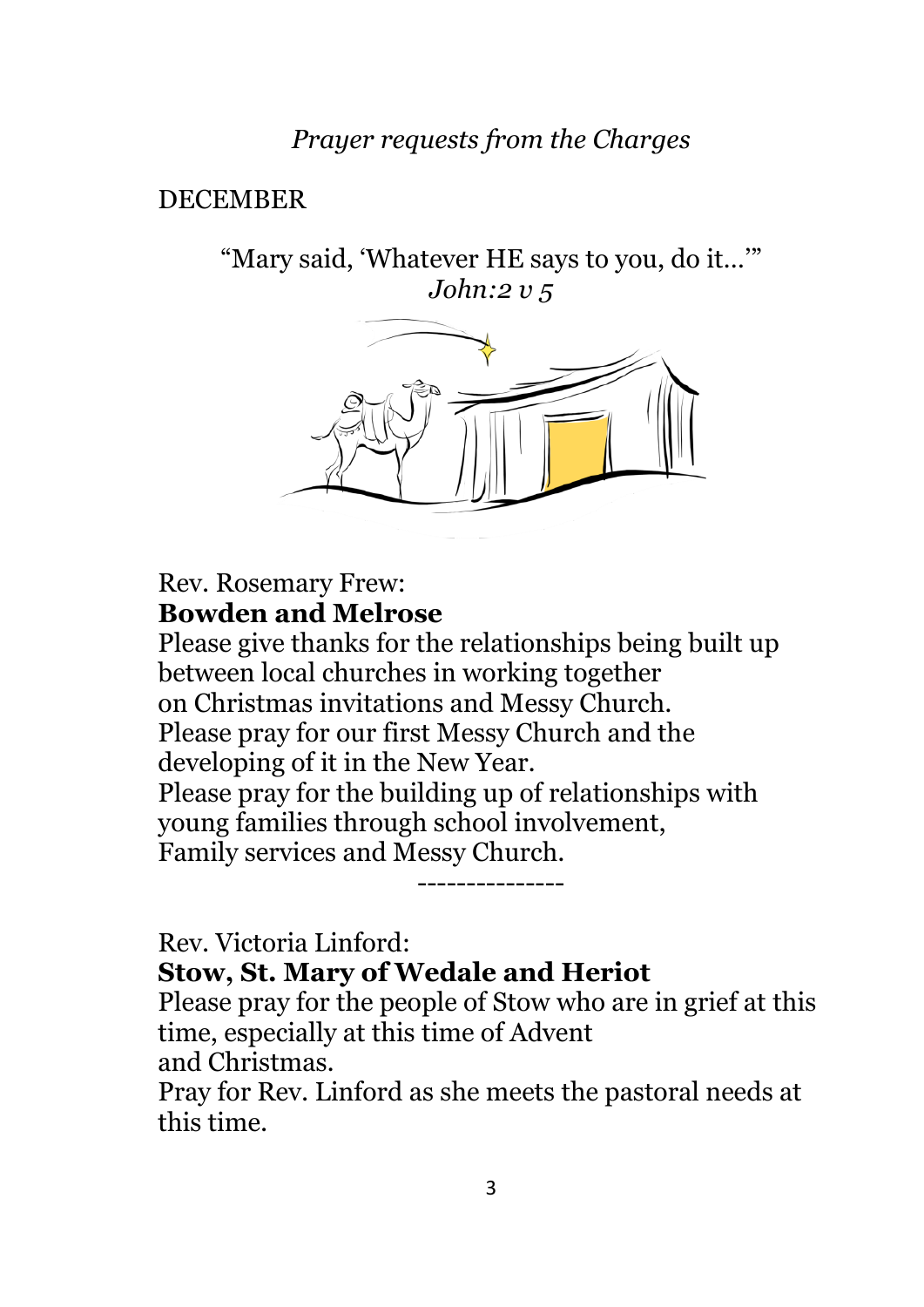Rev. Janice Faris: **Innerleithen, Traquair and Walkerburn.**

Please continue to pray for the links with Malawi in the light of rains having now come and the consequent need to plant the crops in time.

Please pray for the Kirk Session as they get to grips with the Unitary Constitution.

----------------

Pleas pray for progress on our 'Path of Renewal'.

Rev. Malcolm Jefferson:

**Lyne and Manor l/w St. Andrews Leckie, Peebles.** Please pray concerning the opportunities that come over the Christmas period, through the services And with the visitors that come at this time of year.

-----------

JANUARY 2018

"Did you not know that I must be about MY FATHER'S business?". Luke ch. 2 v 49 *(Amplified Bible)* 

Rev. Rachel Dobie:

#### **Interim Moderator, Carlops l/w Kirkurd and Newlands l/w West Linton. St. Andrews.**

Give thanks that all through this difficult year, the congregations, the Kirk Sessions and the many People associated with the life of the parishes have continued to build on the sound foundation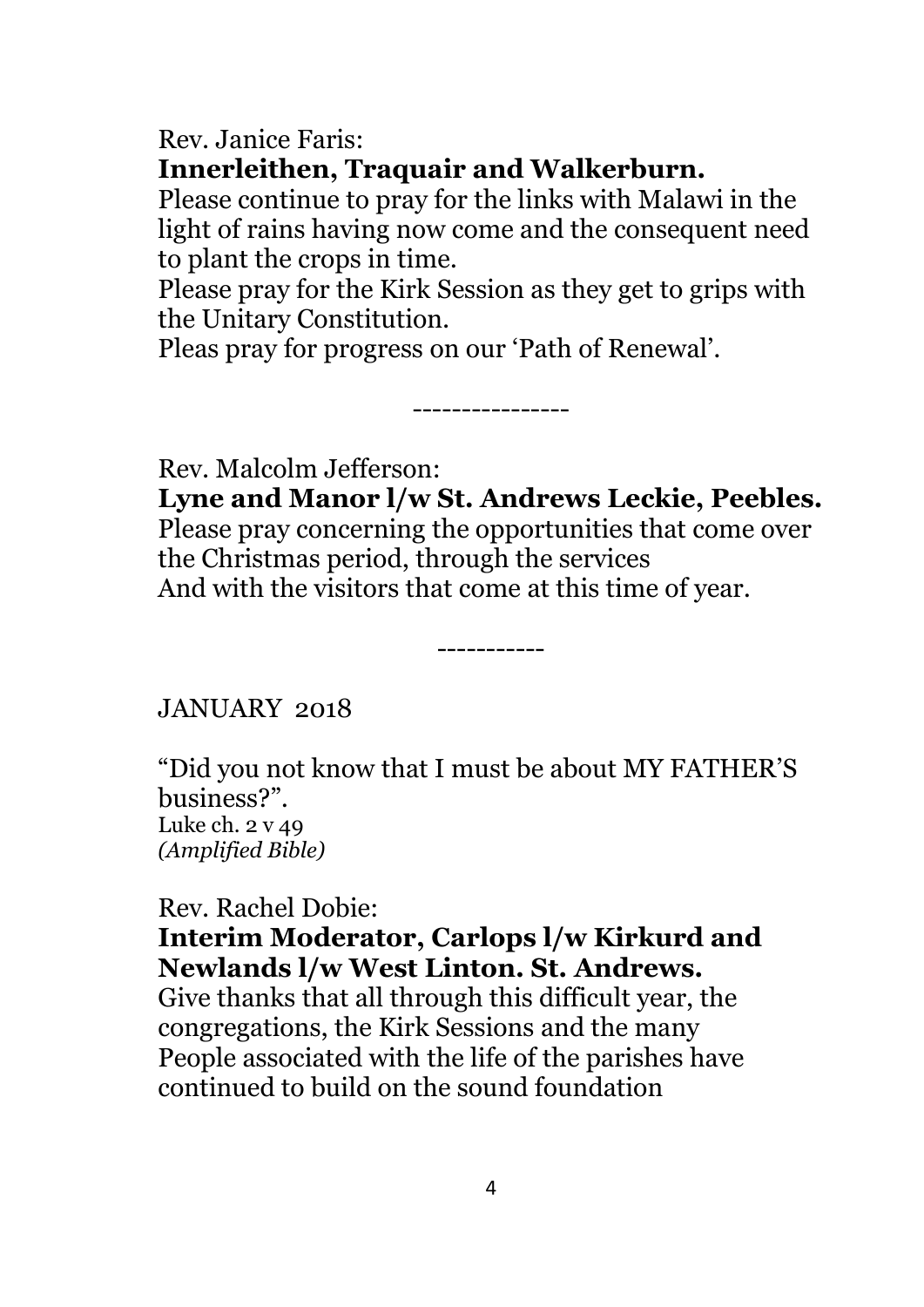of past work and moved steadily forwards. Each congregation in its own way continues to reach out To the community which it serves.

Please pray for the continuation of the strong relationship between Newlands Kirk and Castle Craig, each ministering to the other.

Please pray as the Patio Garden Project comes to fruition in partnership with the Village Hall next door – just one of the ways in which the parish seeks to work alongside and within the local community.

Please pray for St. Andrews church in West Linton as the Kirk Session's outreach groups work on their Strategy to minister to the young people in the parish, and please also pray for all three congregations as The Very Rev. Finlay Macdonald becomes their Interim Moderator in January, travelling with them on the next

stage of their journey

Rev. Elspeth Harley.

**Interim Moderator, Ettrick and Yarrow.**

Please uphold these congregations in prayer and love as they go through this waiting time.

-----------

Rev. Calum MacDougall. **Eddleston l/w Peebles Old** 

Eddleston: Please pray for the elders, office bearers and the congregation as they seek to address fabric issues. Peebles Old: Please pray for wisdom and guidance as they seek to build upon the initiatives of their 'Year of Renewal'

-------------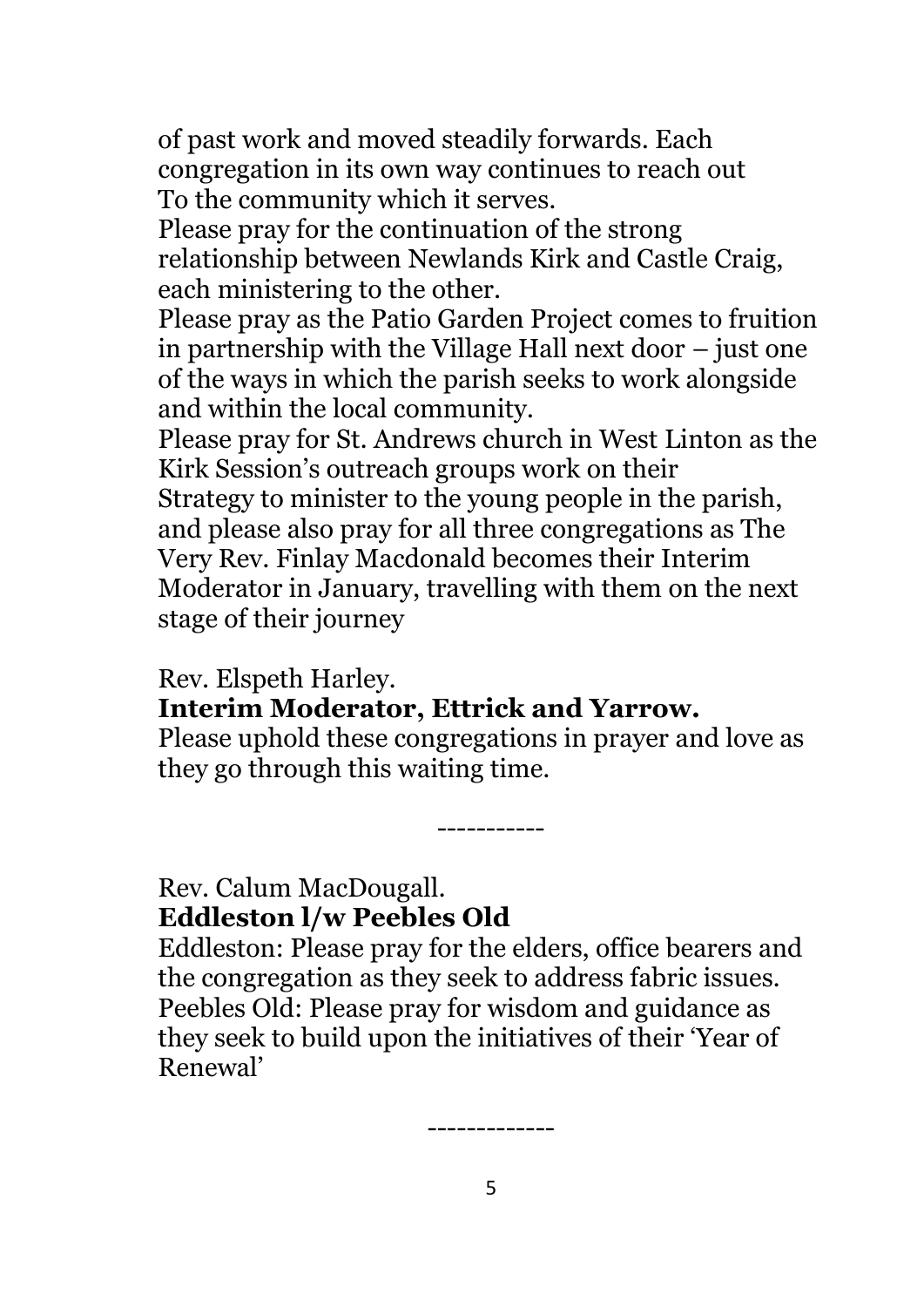Rev. Calum MacDougall.

## **Interim Moderator for Broughton,Glenholm and Kilbucho l/w Skirling l/w Stobo and Drumelzier l/w Tweedsmuir**

Pray for the Nominating Committee and the congregations as they move towards filling the vacancy in their Charge.

-------------

Rev. Julie Rennick: **Earlston**

Please pray for wisdom and guidance as the congregation enters the Path of Renewal in the New Year

-------------

Rev. Leon Keller:

**Galashiels Old Parish & St. Pauls l/w Galashiels St. Johns.**

Please pray for the services which will take place over Christmas as well as the ongoing services.

Please also pray for the Christmas schools' services which are organised by the fellowship of Churches.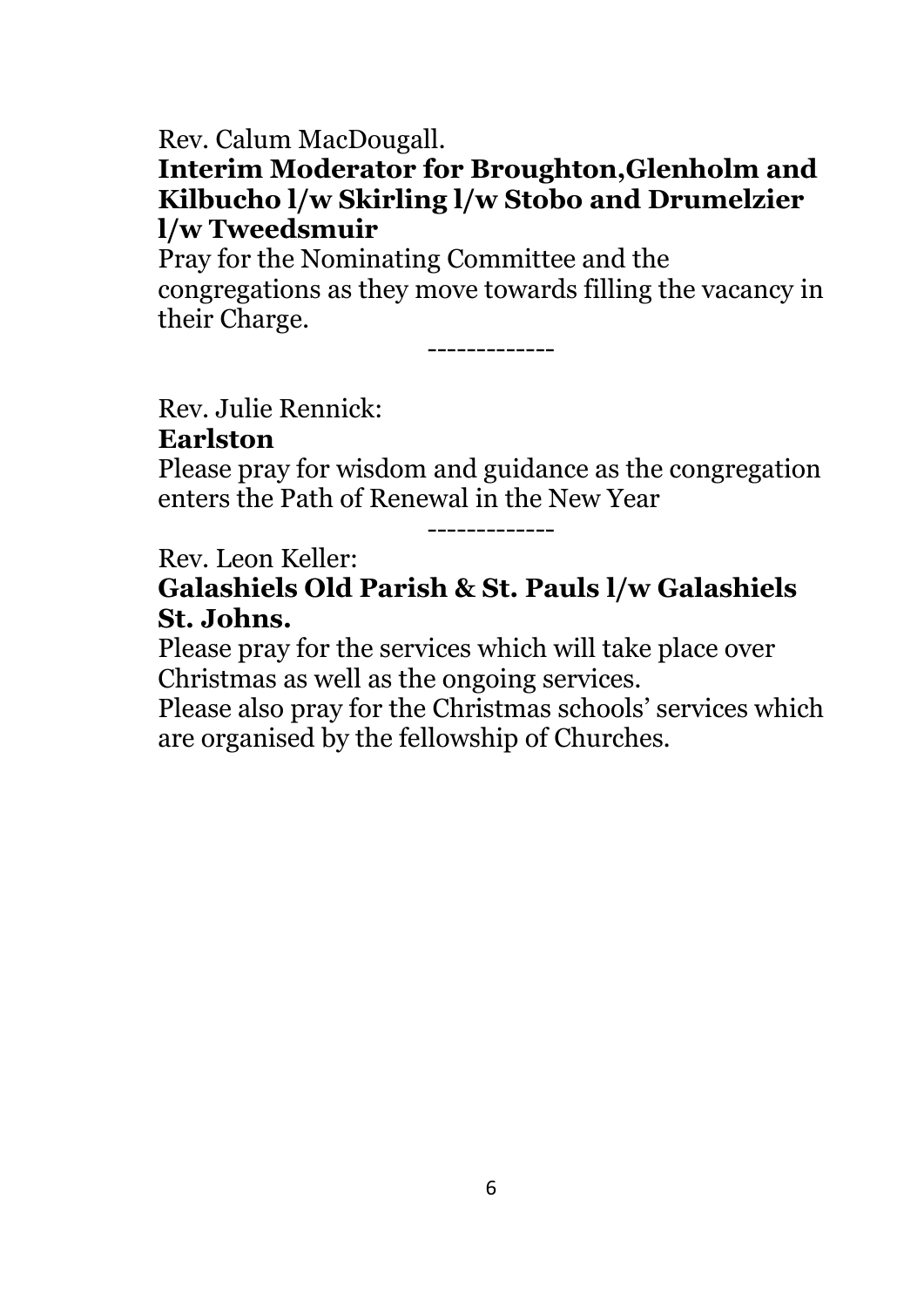#### FEBRUARY

"Son, go work today in the vineyard…" Matthew 21 v 28.

Rev. Rae Clark: **Channelkirk and Lauder.**

Give thanks for the ongoing work and dedication of those in the Charge.

Please pray for the elders and office bearers and all who are involved in leading small groups.

----------

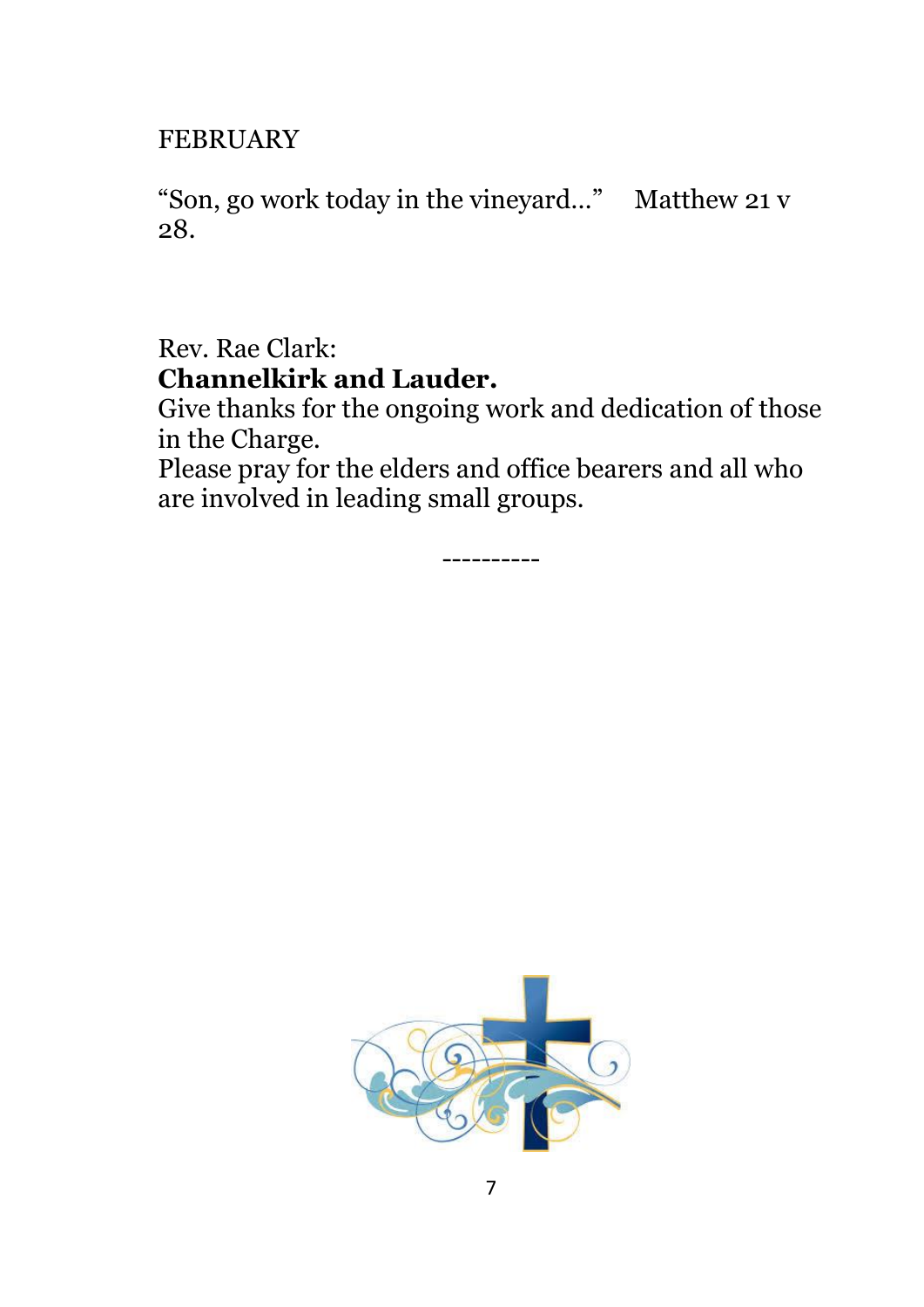#### Rev. Sheila Moir: **Maxton & Mertoun, l/w Newtown l/w St.**

## **Boswells.**

Give thanks to GOD for the continuing work of Rev. Sheila Moir, our Probationer and our attached Reader.

Please pray for the Christingle service on Christmas Eve and the ongoing 'Impact' during the school term with the opportunities which these present. Give thanks and pray for those who are organising 'A Bite and A Blether' in the church hall in St. Boswells in order to bring together for Christmas lunch, those who are on their own. Please pray for the initiatives resulting from 'Future Focus', such as 'Praying Together'. held on Tuesday mornings and Thursday evenings as well as a coming event in the New Year of a Cafe Church Service.

-----------

## Rev. Elspeth Harley:

## **Caddonfoot l/w Trinity l/w Galashiels.**

Please pray for the campaign led by our Bible Study group, to lobby the Government to stop the sales Of UK arms to Saudi Arabia and also for the transformation of the Arms Industry to one which promotes a cleaner, safer world.

----------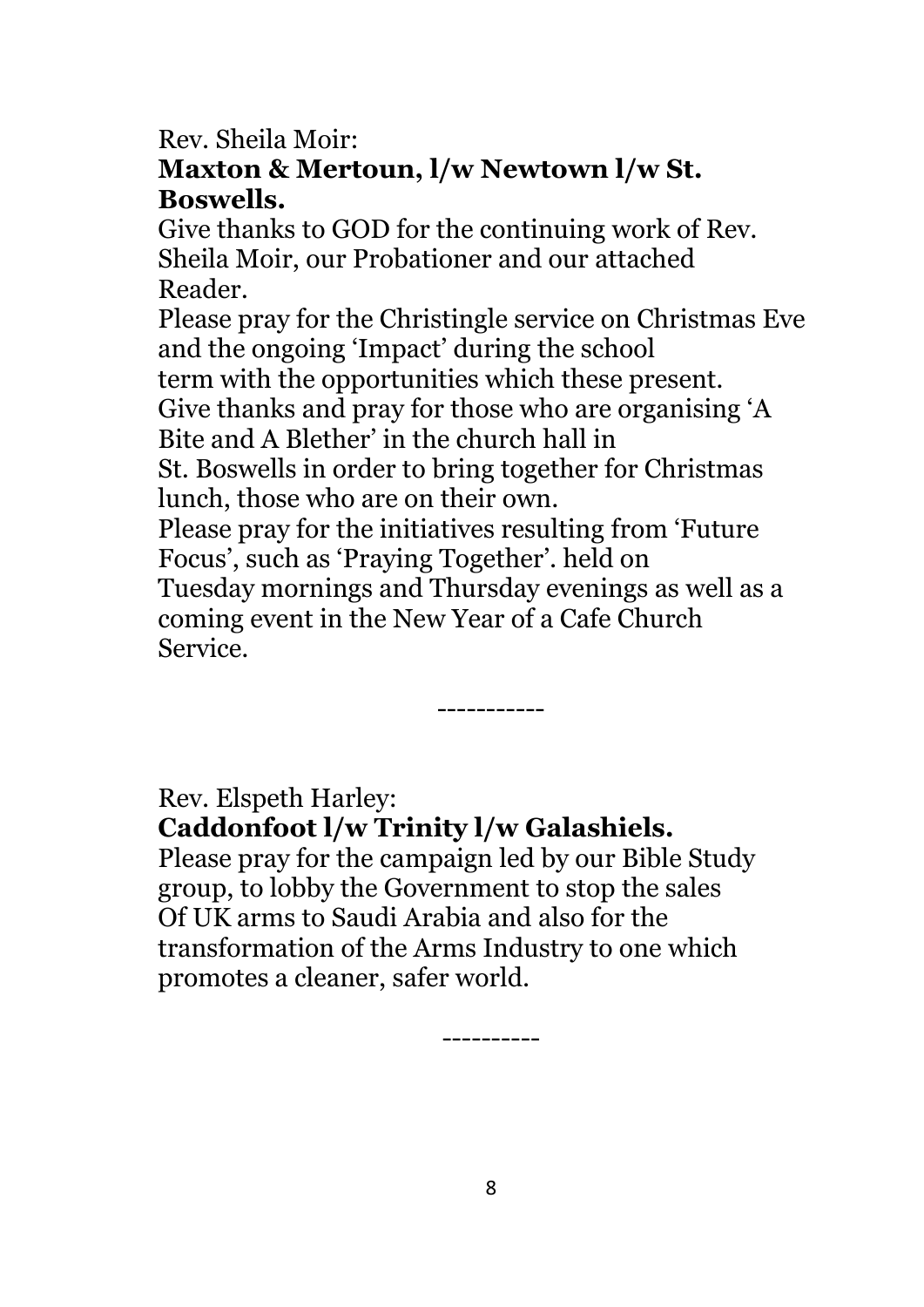### Rev. Margaret Steele: **Ashkirk l/w Selkirk.**

Please pray for a leader for the older children in the Sunday School.

## **Presbytery**

Pray for the Presbytery Moderator, Prof. Murray Campbell, The Presbytery Clerk, Rev. Victoria Linford, The Treasurer, Mr. Fraser Simm and the Assistant Clerk, Rev. Julie Rennick.

Please pray for the Presbytery Plan Review, as well as the Presbytery Review pilot, coming up soon. Pray for the Youth in the Borders, that GOD will show HIS way forward to reach them with the Good News of CHRIST.

Pray for our Interim Moderators whose work is additional to that of their own Charge, for energy, Strength, good health and insight.

Pray for GOD'S blessing on our Locums, our Readers and Assistant Ministers in their calling and in their faithfulness.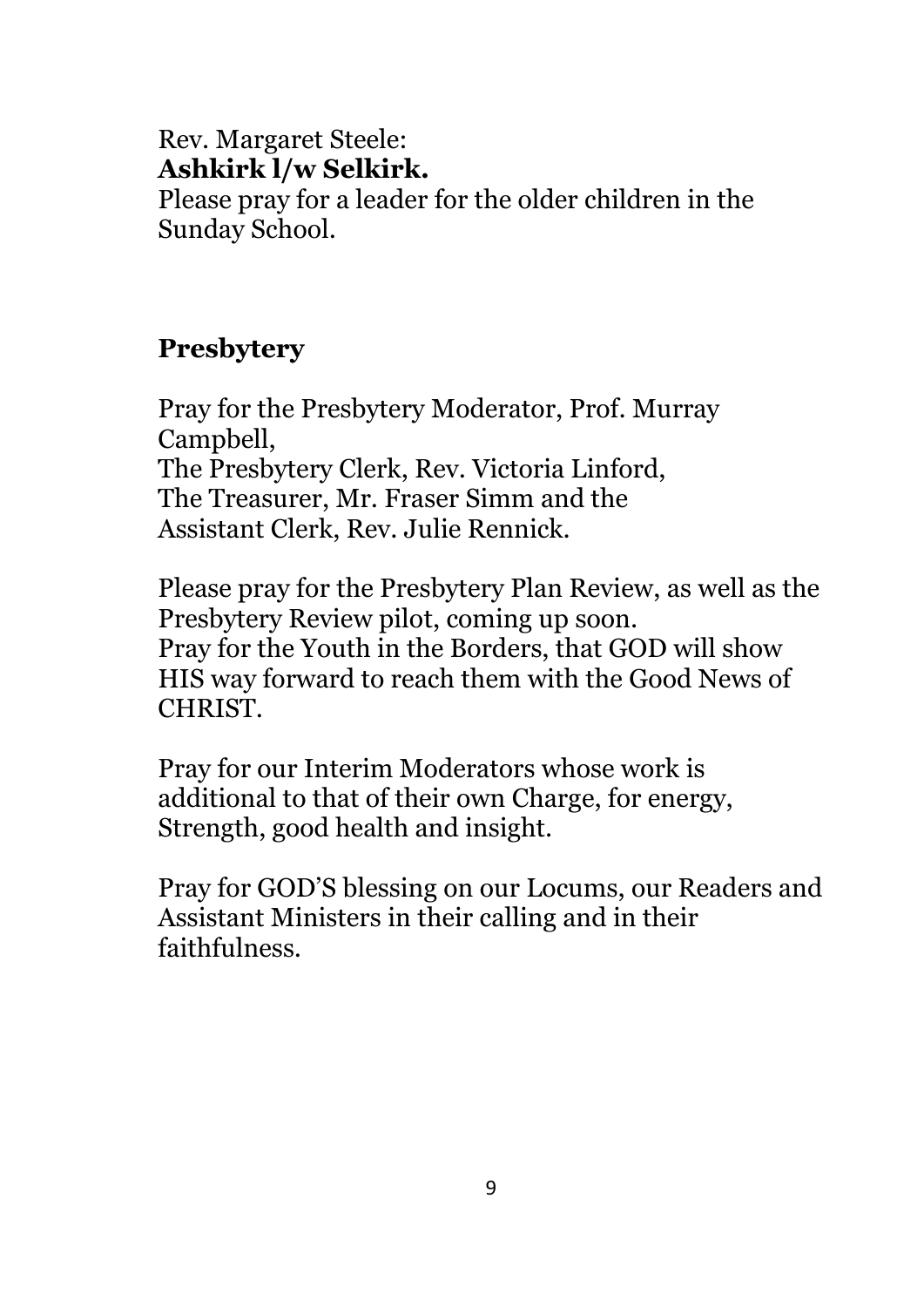Pray for Hospital Chaplains in their special ministry, for guidance, wisdom and love in meeting the needs and opportunities which arise, especially at this time of Christmas and New Year and that there may be a sense of HIS Presence in their ministering.

Pray for those who are homeless and hungry in the Borders that their needs will be met. Pray for those who are grieving while others celebrate. Pray for those who find Christmas and church difficult because of sad associations in the past with this time. Give thanks for our church Guilds. Pray that they may be able to touch many hearts this year through their theme of the love of GOD.



#### **Street Pastors.**

Give thanks for a new volunteer who has come forward.

Give thanks for recent contributions from the Community Fund and from the Community Lunch Club at St. Boswells.

Give thanks for the well attended training course in November.

Give thanks for the valuable work of the Prayer Coordinator, Mrs. Maria Sprott.

Please pray for the safety and wellbeing of the teams as they go out into the streets over the Festive period. Pray for all those out and about during the night time economy.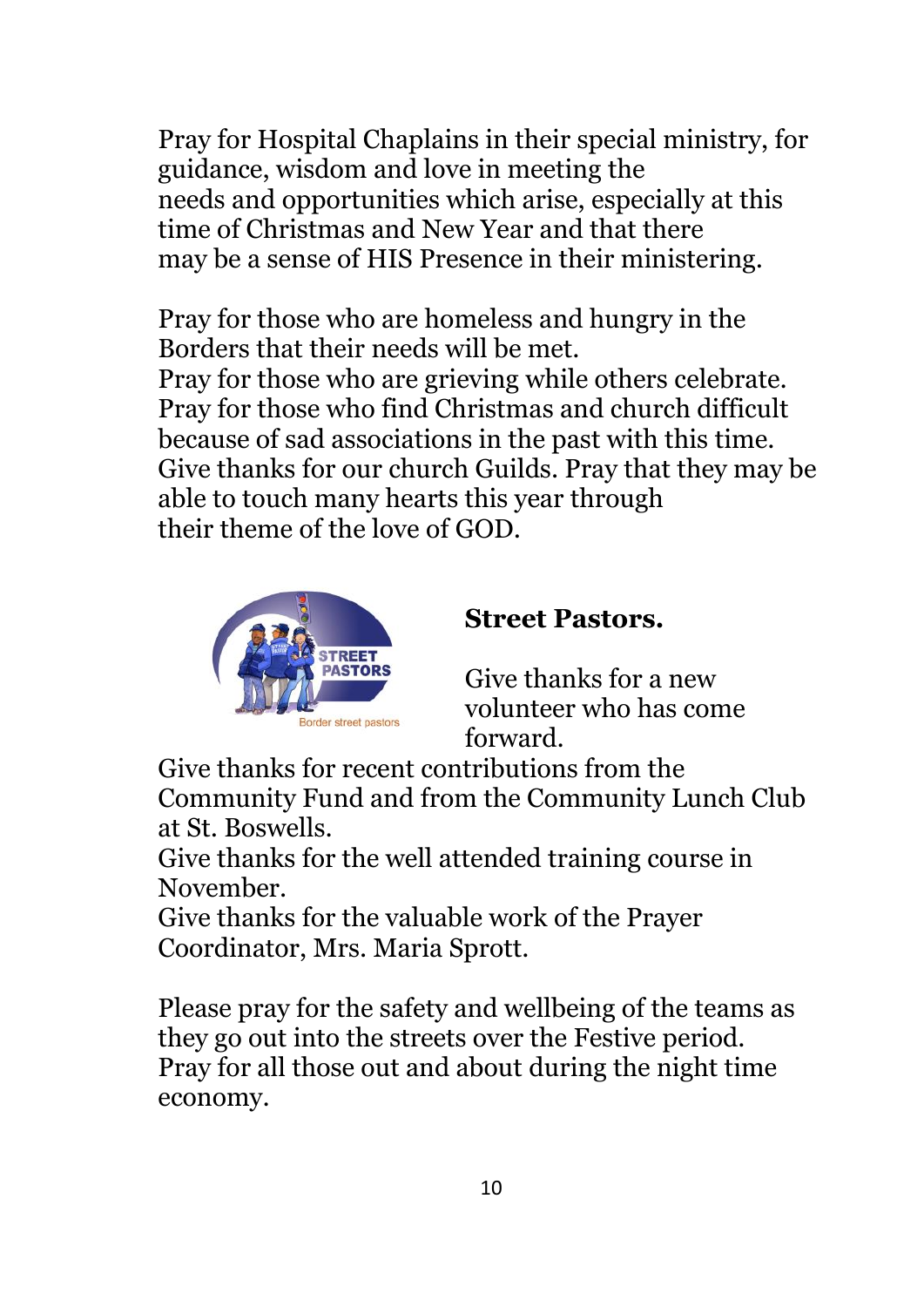More volunteers are needed in order to enable more Hawick patrols.

Pray for the continued restoration to health of those who have been unwell.

Pray for guidance in the planning of the training of the Street Pastors and for the planning of coming events, that they may be according to HIS will.

Please pray for Duncan himself in the responsibility of this work to which he is called, that he will be richly blessed.